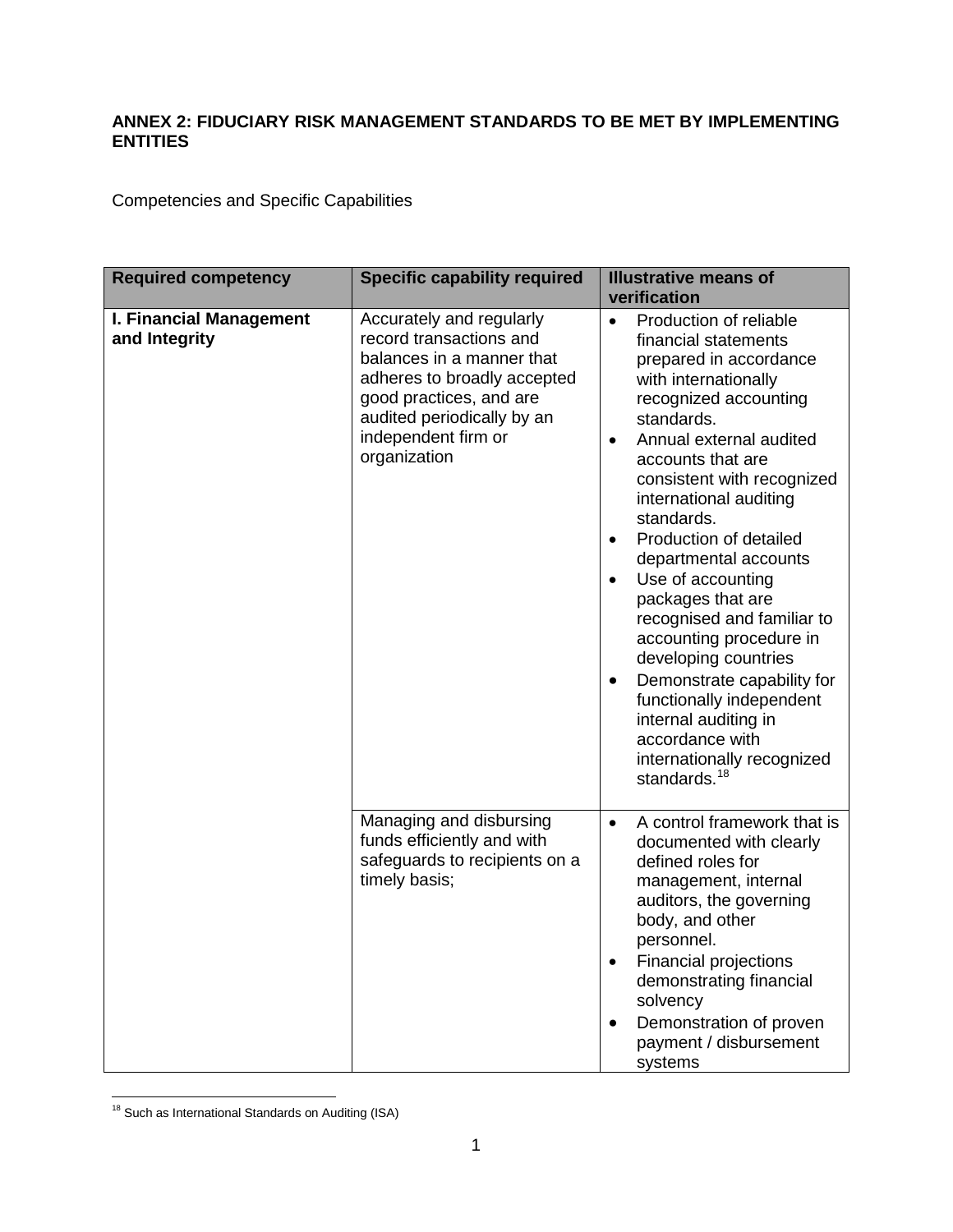| <b>Required competency</b>                     | <b>Specific capability required</b>                                                            | <b>Illustrative means of</b><br>verification                                                                                                                                                                                                                                         |
|------------------------------------------------|------------------------------------------------------------------------------------------------|--------------------------------------------------------------------------------------------------------------------------------------------------------------------------------------------------------------------------------------------------------------------------------------|
|                                                | Produce forward-looking<br>financial plans and budgets                                         | Evidence of preparation of<br>$\bullet$<br>corporate, project or<br>departmental / ministry<br>budgets<br>Demonstration of ability to<br>$\bullet$<br>spend against budgets                                                                                                          |
|                                                | Legal status to contract with<br>the Adaptation Fund and third<br>parties                      | Demonstration of<br>$\bullet$<br>necessary legal<br>personality in case it is not<br>government<br>department/institution.<br>Demonstrated legal<br>capacity/authority and the<br>ability to directly receive<br>funds                                                               |
| II. Requisite Institutional<br><b>Capacity</b> | Procurement procedures<br>which provide for transparent<br>practices, including<br>competition | Evidence of procurement<br>$\bullet$<br>policies and procedures at<br>national levels consistent<br>with recognized<br>international practice<br>(including dispute<br>resolution procedures)                                                                                        |
|                                                | Capacity to undertake<br>monitoring and evaluation                                             | Demonstration of existing<br>$\bullet$<br>capacities for monitoring<br>and independent<br>evaluation consistent with<br>the requirements of the<br><b>Adaptation Fund.</b>                                                                                                           |
|                                                |                                                                                                | Evidence that a process or<br>$\bullet$<br>system, such as project-<br>at-risk system, is in place<br>to flag when a project has<br>developed problems that<br>may interfere with the<br>achievement of its<br>objectives, and to respond<br>accordingly to redress the<br>problems. |
|                                                | Ability to identify, develop and<br>appraise project                                           | Availability of/ Access to<br>$\bullet$<br>resources and track<br>records of conducting<br>appraisal activities<br>Evidence of institutional<br>$\bullet$<br>system for balanced<br>review of projects,<br>particularly for quality-at-<br>entry during design phase.                |